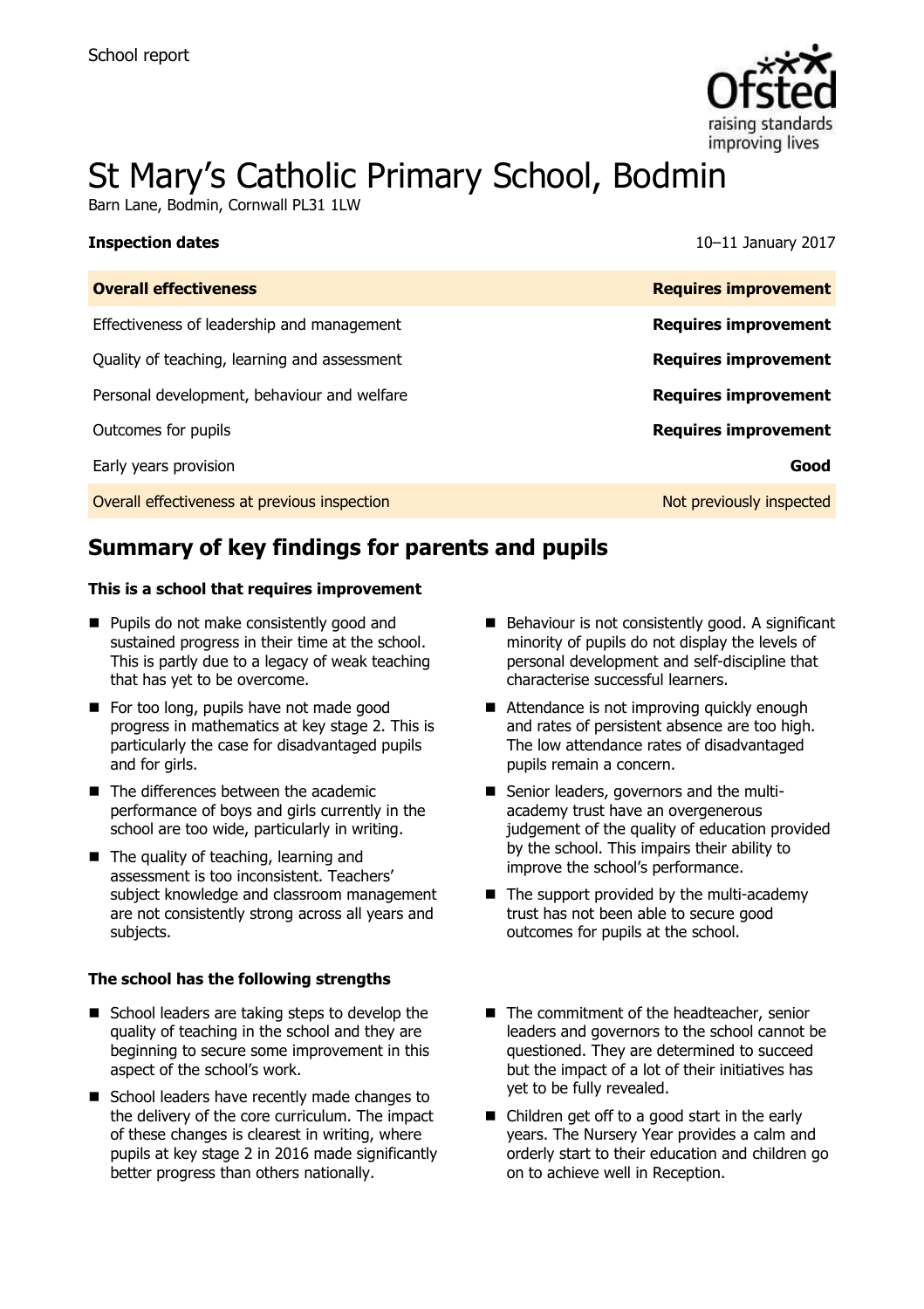

# **Full report**

### **What does the school need to do to improve further?**

- Improve the effectiveness of leadership and management by ensuring that:
	- leaders and governors have an accurate understanding of the quality of education provided by the school upon which to base their planning for future improvement
	- systems to track pupils' attainment and progress provide robust and useful information.
- Improve the quality of teaching, learning and assessment so that:
	- pupils make much better progress in mathematics at key stage 2, especially disadvantaged pupils and girls
	- the differences between the academic performance of girls and boys diminish
	- teaching is characterised by consistently strong subject knowledge and classroom management.
- Improve pupils' personal development, behaviour and welfare by ensuring that:
	- low-level disruptive behaviour that interrupts pupils' learning is eradicated
	- pupils consistently develop their understanding of what characterises a successful learner
	- rates of absence and persistent absence decrease quickly.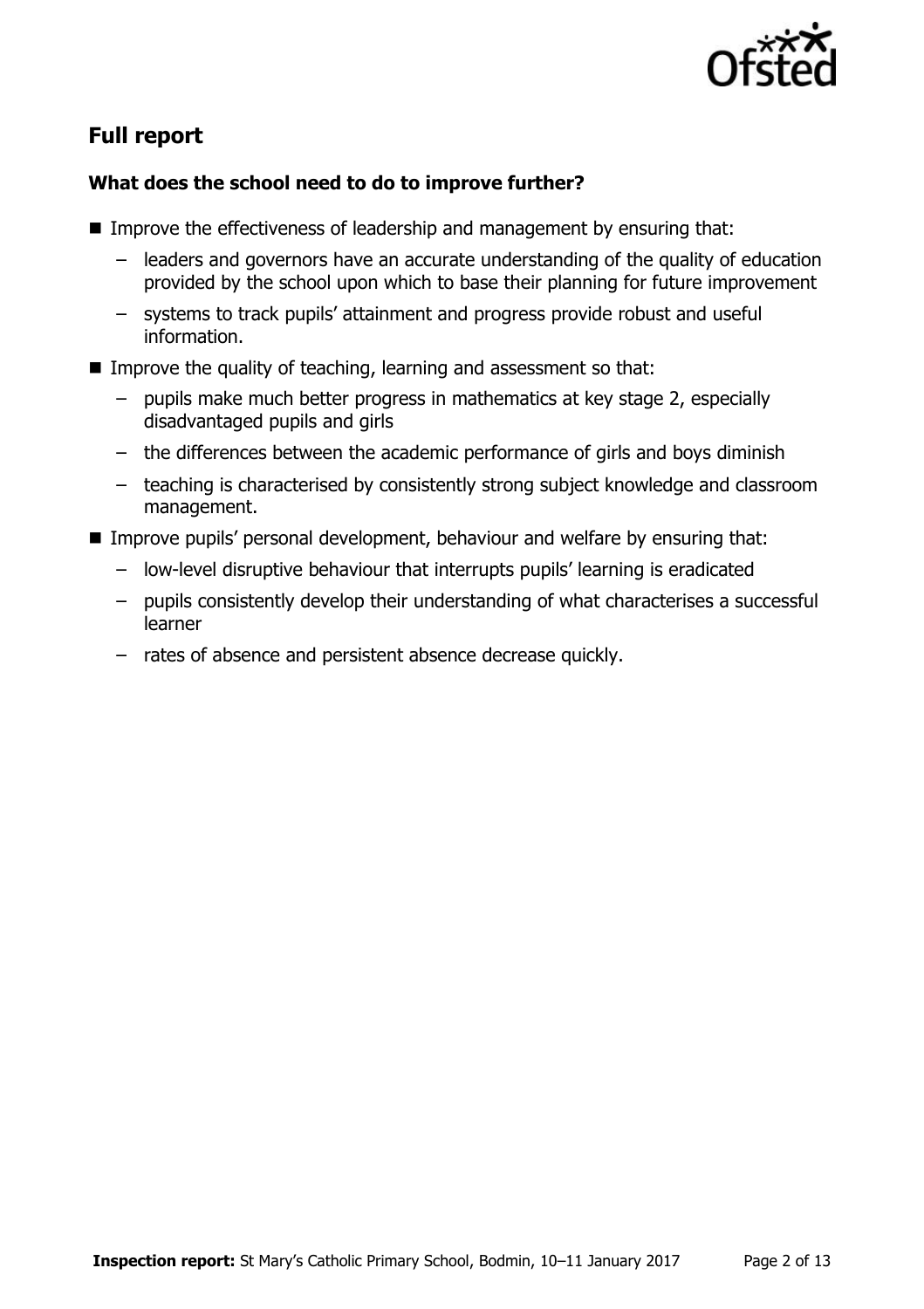

# **Inspection judgements**

#### **Effectiveness of leadership and management Requires improvement**

- Leaders at all levels, including governors, have not been able to ensure that the quality of education provided at St Mary's is consistently good across all areas.
- Since the school converted to be an academy in April 2014, academic outcomes have remained poor. The actions of leaders and governors and the support from the multiacademy trust have not been sufficient to bring about the rapid improvement required to ensure that pupils make good progress across the curriculum. There have been some improvements recently, notably in writing, but there is still some way to go before outcomes can be regarded as consistently good.
- Senior leaders, governors and the multi-academy trust have an overgenerous view of the quality of education currently being provided by the school and the impact of initiatives they have undertaken to improve it. This impairs their ability to address some of the fundamental issues that the school faces, such as poor behaviour by some pupils.
- Leaders do not have a clear picture of the progress that pupils make as they move through the school. The recently introduced tracking system does not supply sufficiently robust information and leaders are not clear about what some of the information represents in terms of pupils' progress.
- No one can deny that the headteacher, senior leaders and governors are committed to ensuring that St Mary's is an improving school. Their passion for the job is evident in everything they do. Nonetheless, many initiatives have only recently been implemented and it is not possible to say whether their impact will be successful or sustained.
- The curriculum has undergone some significant changes recently, especially with regard to the teaching of literacy and mathematics. New approaches are being taken and this is beginning to have some impact on the quality of teaching and the progress that pupils make, especially in reading and writing. Changes to the mathematics curriculum are more recent and their impact is detectable in some year groups. Nonetheless, improvements are not as evident as they are in literacy.
- Leadership of teaching is improving. Performance management is being used to identify areas of underperformance. Professional development for teachers is improving, drawing on both internal and external support. Teaching assistants are now fully involved in training, for example in the recent changes to both the literacy and mathematics curriculum. Leaders aim to set high expectations for both staff and pupils but are aware, however, that it will take time to embed the new systems and structures.
- Leaders and governors are aware of the need to analyse the use of additional funding and its impact on pupils. In particular, analysis of the use of the pupil premium has improved and been supported by external advisers. Despite this, however, the progress of disadvantaged pupils in some areas, notably key stage 2 mathematics, is not improving quickly enough.
- **Pupils enjoy the wide range of extra-curricular activities and they engage well with the** experiences offered. Trips, such as visits to the holy buildings of other faiths or to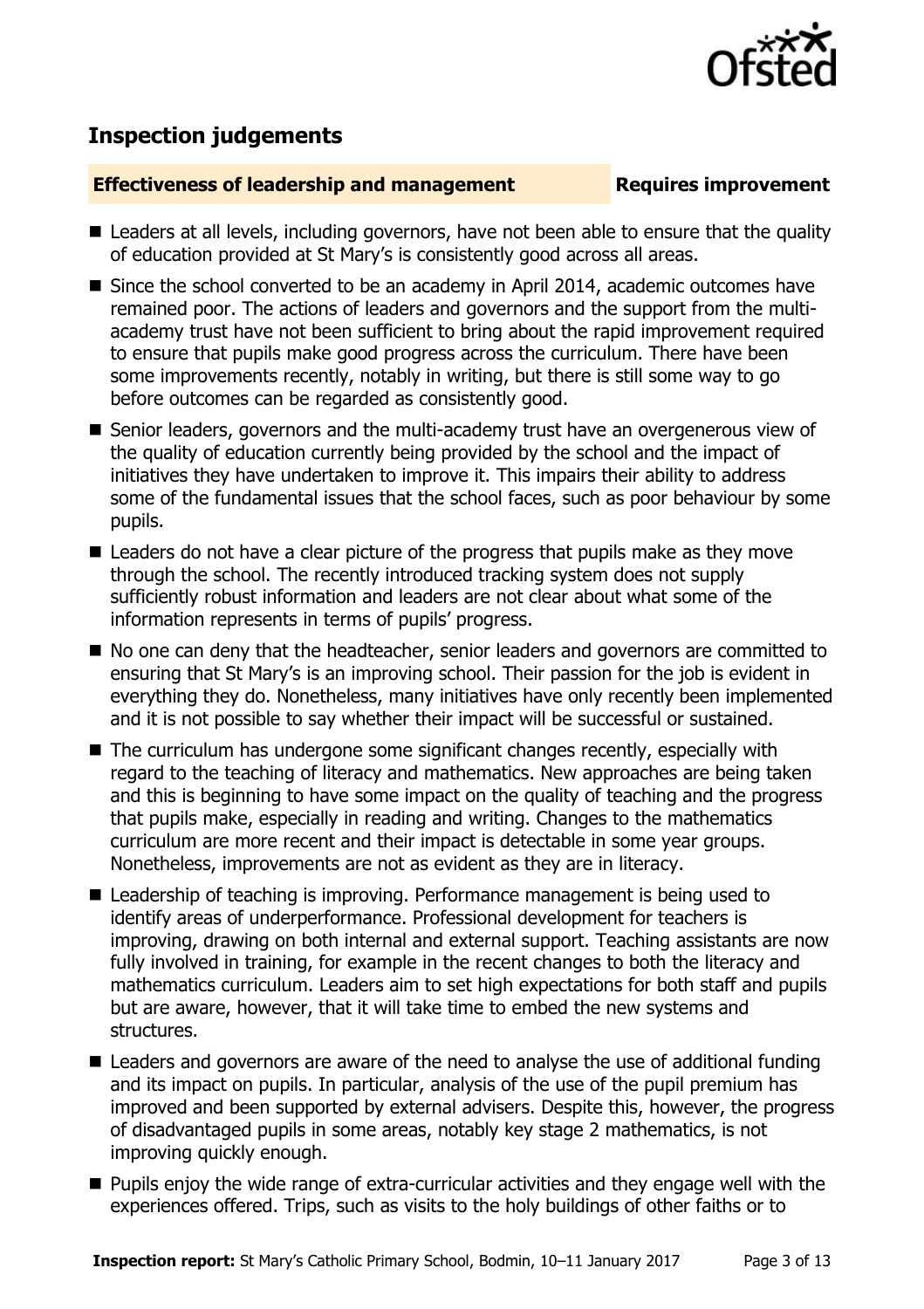

London, are also used relatively effectively to promote fundamental British values such as tolerance and respect for others of different backgrounds and faiths. Nevertheless, some pupils' understanding of Britain as a multi-faith, multi-ethnic country is still a little underdeveloped. Elections to the school council are reinforced by links with local councillors in order to develop pupils' understanding of democracy and the rule of law. Aspects of the history curriculum also support this.

- Funding to support pupils' physical development and their participation in competitive sports is used well. Specialist sport providers are improving pupils' health and their enjoyment of being active through a wide range of sporting activities such as orienteering.
- Leadership of the early years is strong and as a consequence there have been marked improvements in the attainment of children. This means that younger pupils currently in the school have a more secure foundation for future progress than some older pupils who still labour under a legacy of weaker teaching in the past.
- Leadership of special educational needs is developing and the funding to support pupils who have special educational needs and/or disabilities is being used increasingly well to support their learning needs. A new system of provision mapping was introduced in January 2017 with the intention of heightening the level of monitoring. This system is very much in its infancy, however, and has not had any time to show an impact as yet.
- The school's work to promote pupils' spiritual, moral, social and cultural development is rooted in its Catholic ethos. The school's motto, 'Educate, Protect, Love, Serve', is a central reference point in the daily lives of the staff and pupils. It was drawn up with input from pupils, who clearly understand what it means and the values it promotes. Assemblies, class liturgies and lessons are used effectively to promote these values.

### **Governance of the school**

- Governors at the school are deeply committed to creating a successful school, but their understanding of the quality of education provided by the school is over-optimistic. While recognising that 2016's academic outcomes were 'not good enough', they attribute too much impact to the work done to improve the progress of pupils since then.
- Governors understand the importance of focusing on outcomes for key groups such as disadvantaged pupils and are now giving them greater prominence in governors' meetings. Given that this is a very recent change, however, it is not possible to say what impact this will have on disadvantaged pupils' progress.
- Governors have a good understanding of their part in creating a culture of safeguarding in the school. They understand the changes brought in by the latest safeguarding guidance issued by the Department for Education.
- $\blacksquare$  The school is a member of a multi-academy trust and the work of the local governing body is overseen by the trust's board of directors. The challenge and support provided by this body has not been sufficient to improve the quality of leadership, teaching and outcomes for pupils quickly enough.

### **Safeguarding**

- $\blacksquare$  The arrangements for safeguarding are effective.
- The headteacher, the designated safeguarding lead, the parent support advisor and all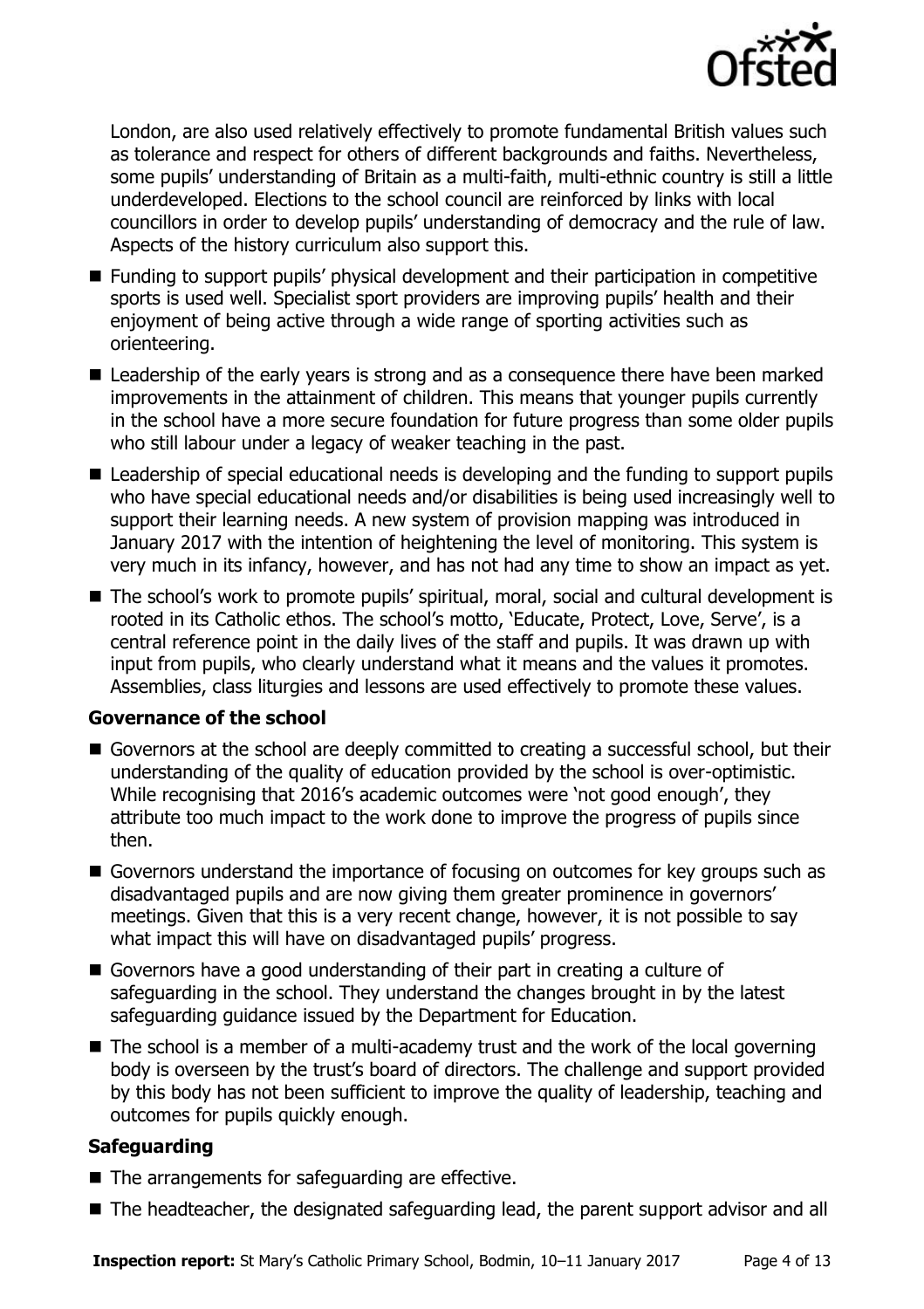

other staff work very well together to keep children safe. They are meticulous in their approach and have created a culture of vigilance which ensures that all who work at the school understand that safeguarding is their own individual responsibility. The concept of early help is well understood and put into practice consistently.

- The systems in place to protect children are thorough and robust. Staff make appropriate referrals to outside agencies and are persistent in pursuing the best interests of the child if they are not satisfied with the response they get.
- All staff are trained to the appropriate level, including recent training on the dangers of extremism and radicalisation. The single central record of checks on the backgrounds of teachers and other staff is well maintained. Cross-referencing with staff files show that record keeping is also strong.
- The recent addition of the word 'protect' to the school motto is fully justified by the effective work that school staff do with regard to child protection and safeguarding.

#### **Quality of teaching, learning and assessment Requires improvement**

- A history of poor teaching has meant that there is a legacy of underachievement in some year groups in the school. In addition, some groups have experienced frequent changes of teacher and this, too, has had an adverse effect on pupils' progress. The impact of these shortcomings in teaching was seen in the results of the national curriculum assessments in 2016, especially in key stage 2 mathematics. Moreover, current groups of pupils, most notably Years 4 and 6, have some way to go before they make up for the impact of ineffective teaching in the past.
- $\blacksquare$  Notwithstanding this legacy, the quality of teaching in the school is still too inconsistent. Teachers' subject knowledge and ability to manage pupils in the classroom varies too much across subjects and age groups.
- In particular, less-effective teaching is characterised by an inability at times to ensure that pupils are focused enough on the task in hand, despite the use of the school's classroom management protocols. This reduces the time available for learning and slows progress.
- $\blacksquare$  The level of challenge provided by teaching is variable and it is not clear that the work pupils are set is pitched at the right level. This is particularly the case for the most able pupils, who often spend a lot of time doing mathematics work that is within their capability rather than work which extends, enriches or develops their fluency and mastery of key concepts. This slows down their progress and the development of their knowledge, understanding and skills.
- The teaching of phonics is well established in the early years and is having a particularly strong impact on pupils' ability to read. However, inspectors noted that the degree of consistency in phonics teaching seen in the early years was sometimes not present higher up the school.
- The school has just introduced a new system to track pupils' progress over time. School leaders admit that this system is in its infancy. It was not clear to inspectors that the information it contained was robust enough to provide the basis for accurately identifying where teaching is either more or less effective. Its use as a tool for school improvement at the moment is therefore limited.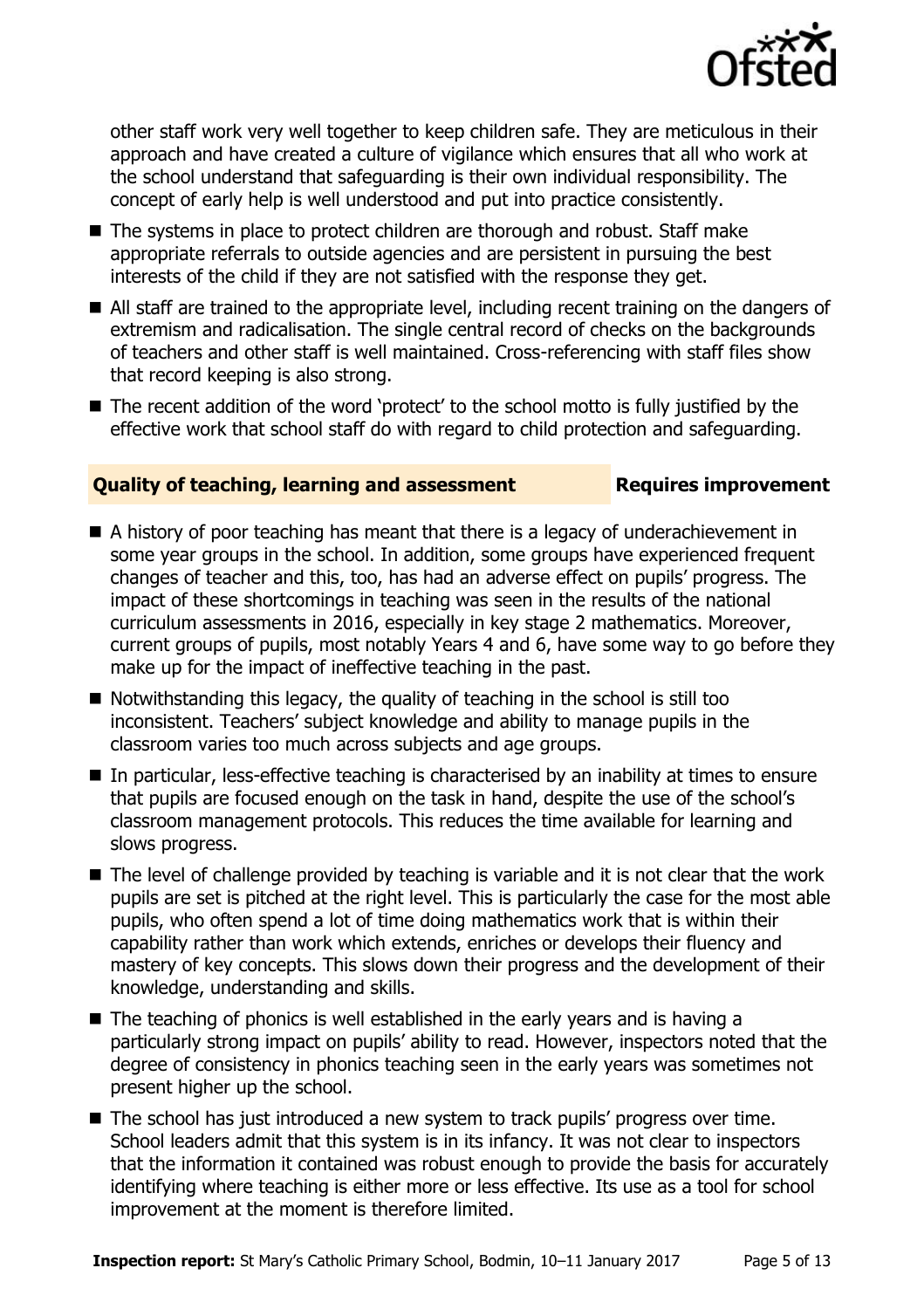

- Teaching in the early years is highly effective in both the Nursery and Reception. Teachers and teaching assistants make good use of a wide variety of resources, both indoors and out, to provide stimulating activities for children that allow them to flourish.
- Responses to the staff survey show that they value the opportunities provided by the school to develop their teaching practice.

#### **Personal development, behaviour and welfare <b>Requires improvement**

#### **Personal development and welfare**

- The school's work to promote pupils' personal development and welfare requires improvement.
- A significant minority of pupils have not developed an understanding of how to be successful learners. In discussions with inspectors, some pupils revealed a lack of ageappropriate maturity and did not seem to understand the implications of their actions for their education or a willingness to improve their approach to learning.
- Some pupils were observed, in both lessons and discussions in groups with inspectors, talking over other pupils and not listening respectfully to each other. Nonetheless, many pupils are responding well to the new reward system, which is encouraging them to develop more positive attitudes to learning.
- **Pupils understand the school's systems to tackle and reduce bullying, although some** expressed concerns about the consistency of their use.
- The school uses its religious ethos to promote pupils' personal development, especially with regard to spiritual and moral issues. Pupils learn, for example, about forgiveness and the power of giving and could discuss these concepts well.
- **Pupils are safe in the school and understand and appreciate the work of all staff to** keep them safe.

#### **Behaviour**

- The behaviour of pupils requires improvement.
- There is too much low-level disruption in classrooms. Too often, pupils lose focus, do not follow instructions and chatter to each other while the teacher is talking. This interrupts learning and slows progress. In discussions across a range of year groups, pupils complained that they find it hard to concentrate at times because of the behaviour of their classmates.
- School leaders have recently introduced a new behaviour system which has dramatically reduced the number of serious behavioural incidents in the last two months. However, leaders' assessment of the quality of behaviour in classrooms in key stages 1 and 2 is too optimistic and they have not ensured that it is consistently good.
- Behaviour in the early years is good and this contributes to the calm and orderly learning environment that has been created there.
- $\blacksquare$  In 2015/16, the attendance of disadvantaged pupils and those who receive support for their special educational needs and/or disabilities was too low. This situation has not improved and, indeed, overall absence for all pupils so far this year has risen slightly.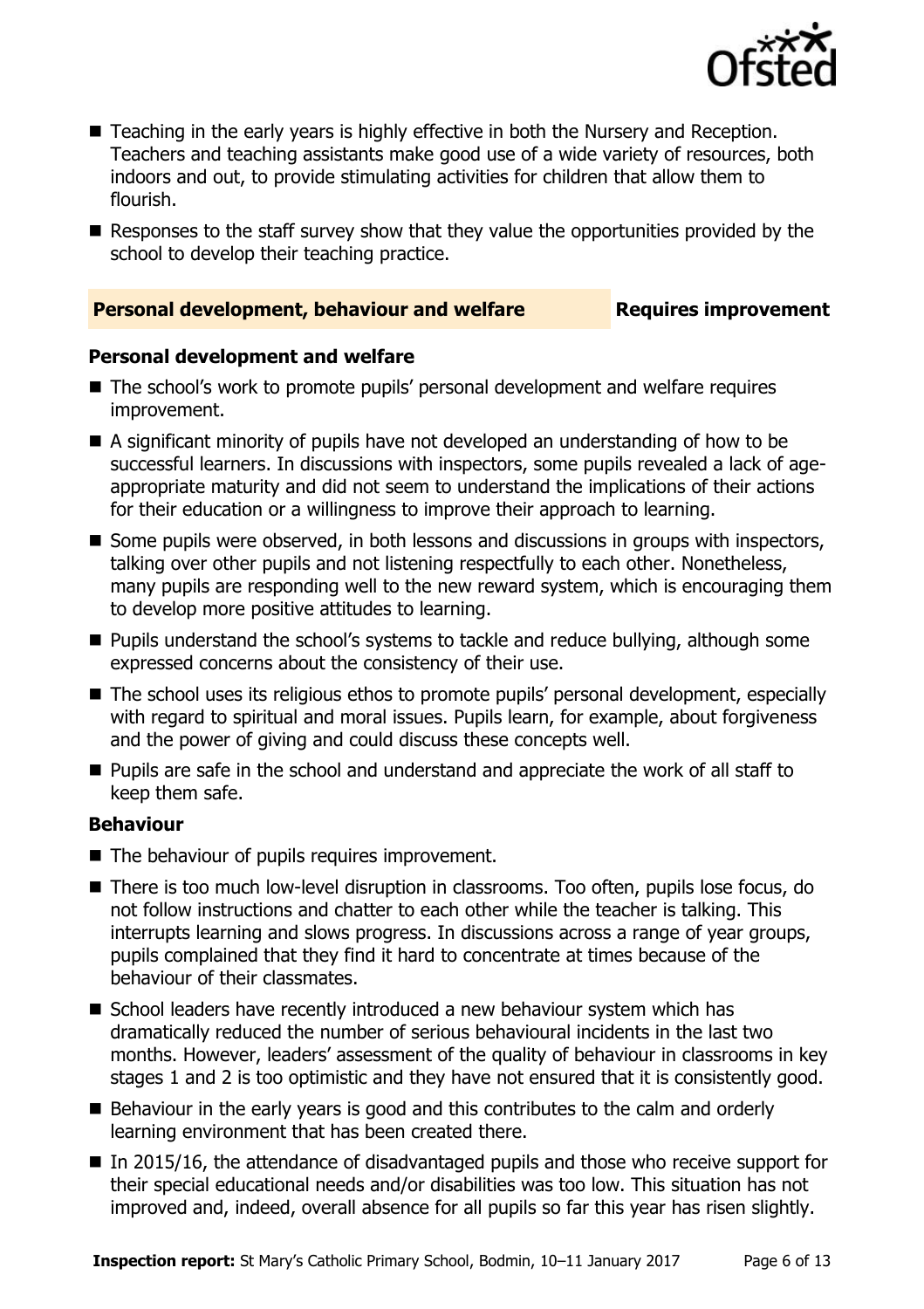

Persistent absence has also risen. Low attendance remains a barrier to achievement for key groups such as the disadvantaged pupils and those who have special educational needs and/or disabilities.

### **Outcomes for pupils Requires improvement**

- For too long, pupils at St Mary's have been underachieving, especially at key stage 2. There have been some improvements recently, but the legacy of weaker teaching over time means that there is still work to be done before academic outcomes are consistently good. Some pupils, most notably in Year 6, have quite a bit of ground still to make up.
- Observations in lessons and scrutiny of work show that pupils currently in the school make inconsistent progress across year groups and subjects. Recent changes to the curriculum in literacy are beginning to have an impact on the quality of work produced by pupils and the progress that they make. In mathematics, however, improvement in progress is less clear.
- The national curriculum assessments in 2016 also showed this pattern of inconsistency across subjects and key stages. At key stage 2, pupils made significantly slower progress than other pupils nationally in mathematics but significantly better progress in writing. Progress in reading was broadly in line with the national average. That the same cohort of pupils can make widely varying progress in different subjects is a key element in the fact that outcomes require improvement.
- At key stage 1, outcomes in 2016 were more consistent. Pupils attained at broadly national levels in reading and writing, although attainment was lower in mathematics. Of particular concern is the fact that only one of the 10 lower-ability pupils went on to reach the expected standard in mathematics at the end of Year 2. Scrutiny of work in Year 3 shows that pupils are still not making enough progress in mathematics.
- $\blacksquare$  More positively, performance in the phonics screening check in Year 1 has risen consistently over recent years and is now in line with the national figure, although the results for disadvantaged pupils are well below those of other pupils nationally. Inspectors listened to pupils of all abilities reading in lessons. They displayed the skills necessary to read with fluency and showed the ability to use their phonics skills to help them with unfamiliar or difficult words.
- Academic outcomes in the early years have improved recently, with a sharp rise in the proportion of children achieving a good level of development in the early years foundation stage profile at the end of 2016. Children currently in the early years demonstrate that they are also making good progress from their individual starting points.
- Overall, the school's use of the pupil premium is not yet securing consistently good achievement for disadvantaged pupils. Their outcomes replicate the pattern of inconsistent progress shown by all pupils. At key stage 2 in 2016, disadvantaged pupils' progress in mathematics was particularly poor. Evidence seen in books or in the school's own assessments indicates that disadvantaged pupils are not making significantly faster progress so far this year. At key stage 1, disadvantaged pupils also underperformed in mathematics, albeit a small cohort. By contrast, all the small cohort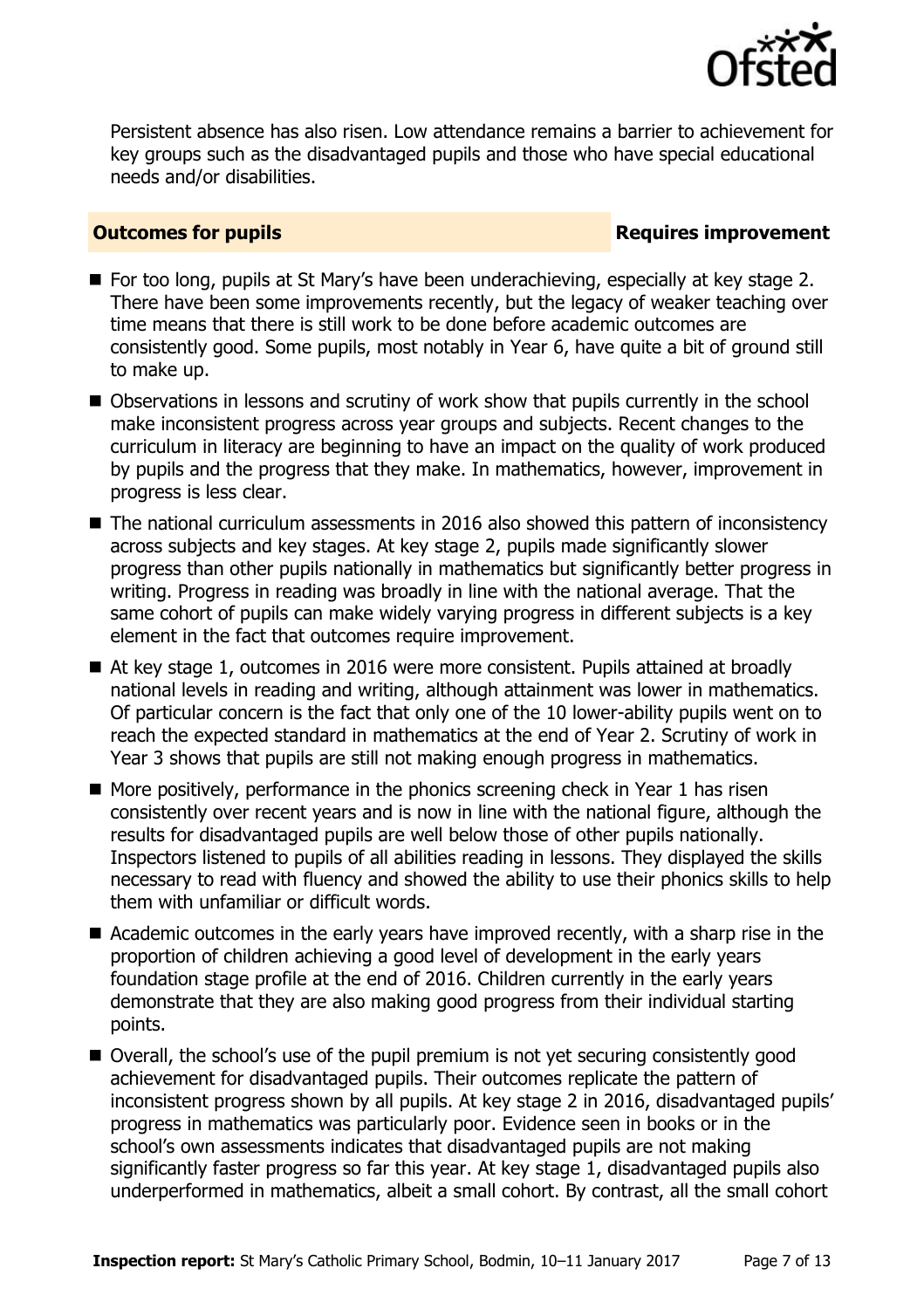

of disadvantaged pupils in Reception achieved a good level of development.

- Outcomes for boys and girls vary widely. Girls currently in the school who took the national curriculum assessments at key stage 1 in 2016 consistently outperformed boys in each of reading, writing and mathematics, with no boys achieving greater depth in reading or writing. Conversely, girls' progress in mathematics at key stage 2 was significantly below that of other girls nationally (and in the bottom 10%), while boys progressed in line with boys nationally. Even in the early years, where outcomes are good, the difference between boys' attainment and girls' higher attainment is much wider than the national figure.
- The most able pupils at key stage 2 made progress that was broadly in line with similar pupils nationally. This also true for attainment at key stage 1, although cohorts here are very small. The school identifies and tracks their most able pupils' progress on an individual basis but as cohorts are so small it is difficult to generalise about their performance. Observations in lessons and work scrutiny do indicate, however, that in some cases these pupils are not making sufficient progress as the level of challenge they are presented with is too low.
- Work scrutiny of a sample of current pupils who have special educational needs and/or disabilities shows that they are making broadly similar progress to other pupils in the school with the same starting points.

#### **Early years provision Good Good**

- Children get off to a good start in the early years at St Mary's. Both Nursery and Reception provide calm, orderly yet stimulating environments for children to begin their education. By the time children leave Reception they are very well prepared to start Year 1.
- The early years is led well and standards are improving. Liaison between the Nursery and Reception is also managed well and this ensures a consistency of approach to teaching that is promoting improvements in children's learning.
- The classrooms in early years are awash with resources that help children to make good progress. Children's work is displayed in order to celebrate success. Good use is made of the outdoor area to provide additional learning opportunities.
- Teaching is typically good in the early years. For example, phonics is taught in a consistent way by teachers and teaching assistants, which promotes the secure development of children's reading. All staff display high expectations for what children can achieve. They have good subject knowledge and activities are well planned to promote learning. Staff also give effective feedback to children on how to make their work even better.
- Boys' writing was a concern in the past. This has been successfully addressed by amending the curriculum to provide increased opportunities for writing. Indeed, the curriculum as a whole is strongly focused on promoting literacy and numeracy. The success of this approach can be seen in the improving outcomes for children at the end of Reception.
- Outcomes in the early years are strong. In 2016, four out of every five children at the end of Reception attained a good level of development in their early learning goals.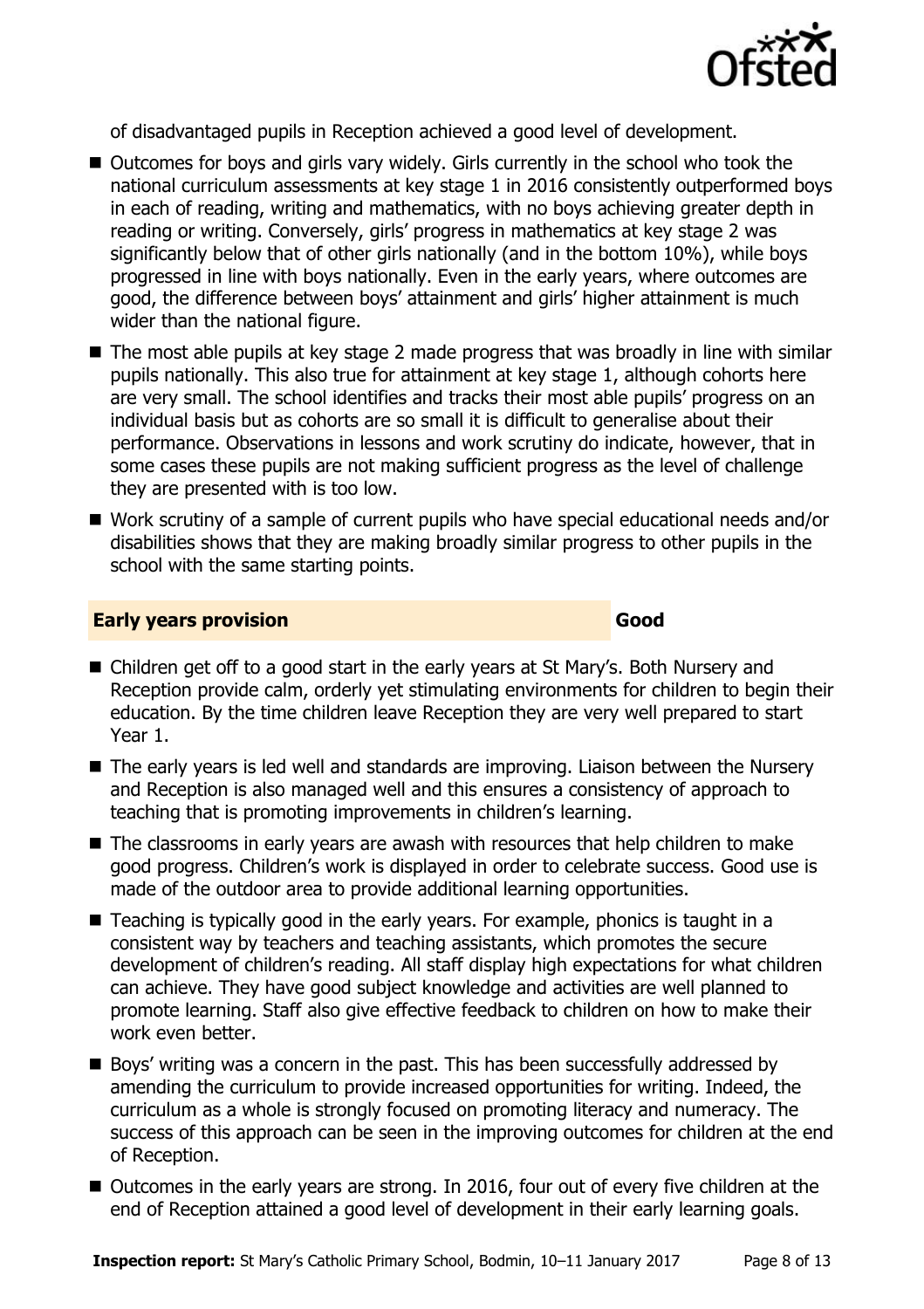

This was a dramatic improvement on previous years and is considerably higher than the national figure. Particularly good levels of attainment, for example, were seen in the early learning goals of reading, writing, number and shape, space and measure, in which virtually all children attained the early learning goals. The work of children currently in the school shows that they are continuing to make good progress.

- Additional funding is used well to improve the progress of children who are eligible for it. In 2016, for example, all the disadvantaged children in Reception had achieved a good level of development by the end of the year. Staff in the early years are very clear about the particular needs of key groups and this helps them to promote their learning effectively.
- Assessment is accurate. Thorough moderation procedures ensure that teachers' evaluation of children's levels of development are robust.
- Children demonstrate good communication skills. They can make themselves understood clearly when talking to each other or to adults. They can explain their learning well.
- Personal development is well promoted and children are quickly acquiring the habits of successful learners. They show commitment to listening and learning from teachers. In their phonics work, for example, they are keen to sound out words correctly. Examples of their work over time show that children persevere in working towards confident letter formation.
- Children behave very well. They respond to adults' requests and interact thoughtfully with each other, helping out where appropriate.
- Safeguarding in the early years shows all the effective practice that characterises the work to keep children safe in the school as a whole. There are no breaches of the statutory welfare requirements.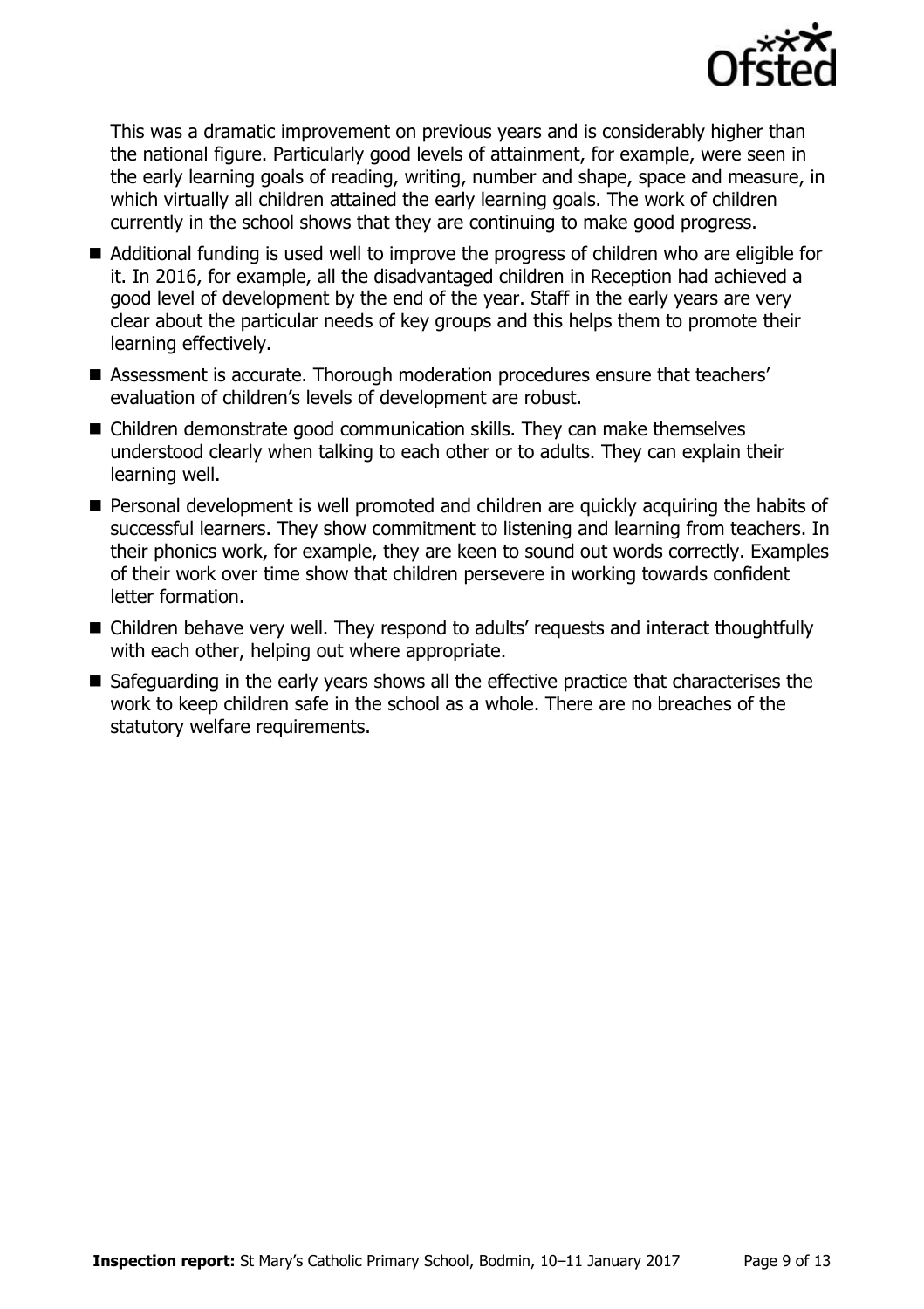

# **School details**

| Unique reference number | 140773   |
|-------------------------|----------|
| Local authority         | Cornwall |
| Inspection number       | 10024948 |

This inspection was carried out under section 8 of the Education Act 2005. The inspection was also deemed a section 5 inspection under the same Act.

| Type of school                      | Primary                           |
|-------------------------------------|-----------------------------------|
| School category                     | Academy converter                 |
| Age range of pupils                 | 3 to 11                           |
| <b>Gender of pupils</b>             | Mixed                             |
| Number of pupils on the school roll | 241                               |
| Appropriate authority               | Academy trust                     |
| Chair                               | Andrew Brumby                     |
| <b>Headteacher</b>                  | Alana McGovern                    |
| Telephone number                    | 01208 73218                       |
| Website                             | www.st-marys-bod.eschools.co.uk   |
| Email address                       | head@st-marys-bod.cornwall.sch.uk |
| Date of previous inspection         | Not previously inspected          |

#### **Information about this school**

- The school meets requirements on the publication of specified information on its website.
- The school does not comply with Department for Education guidance on what academies should publish about contact details, examination and assessment results, the curriculum, accessibility plan, equality objectives, annual reports and accounts, governors' information and duties and charging and remissions policies.
- St Mary's Catholic Primary School, Bodmin became an academy in April 2014 when it joined the Plymouth CAST multi-academy trust. The work of the trust is overseen by a board of directors. The trust is responsible for: one nursery; one first school; 32 primary schools and two secondary schools across seven local authorities in the south west region.
- The school meets the current government floor standards.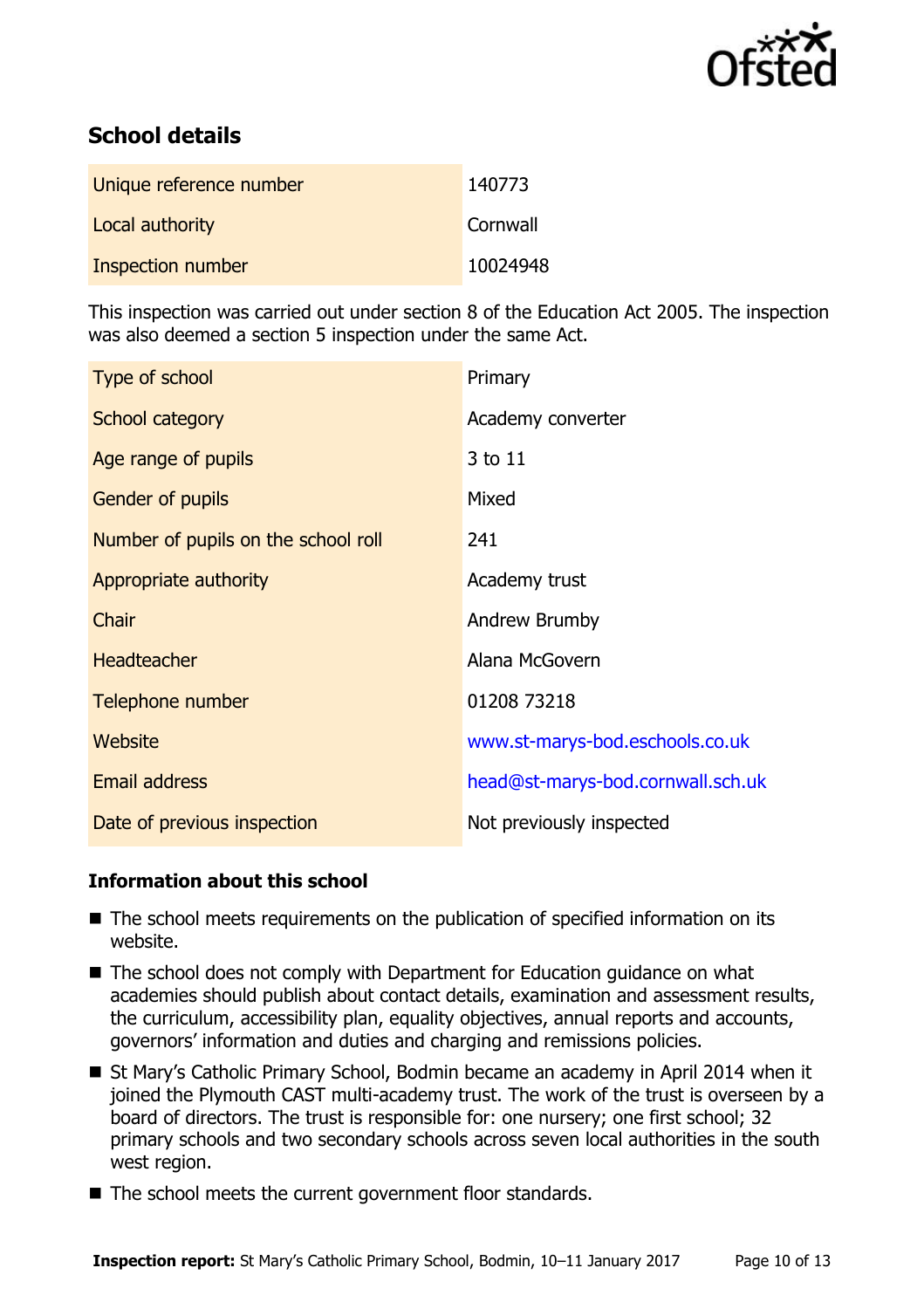

■ The school is of average size for a primary school. The proportion of pupils who are eligible for the pupil premium is similar to the national average. A smaller proportion than average of its pupils have special educational needs and/or disabilities.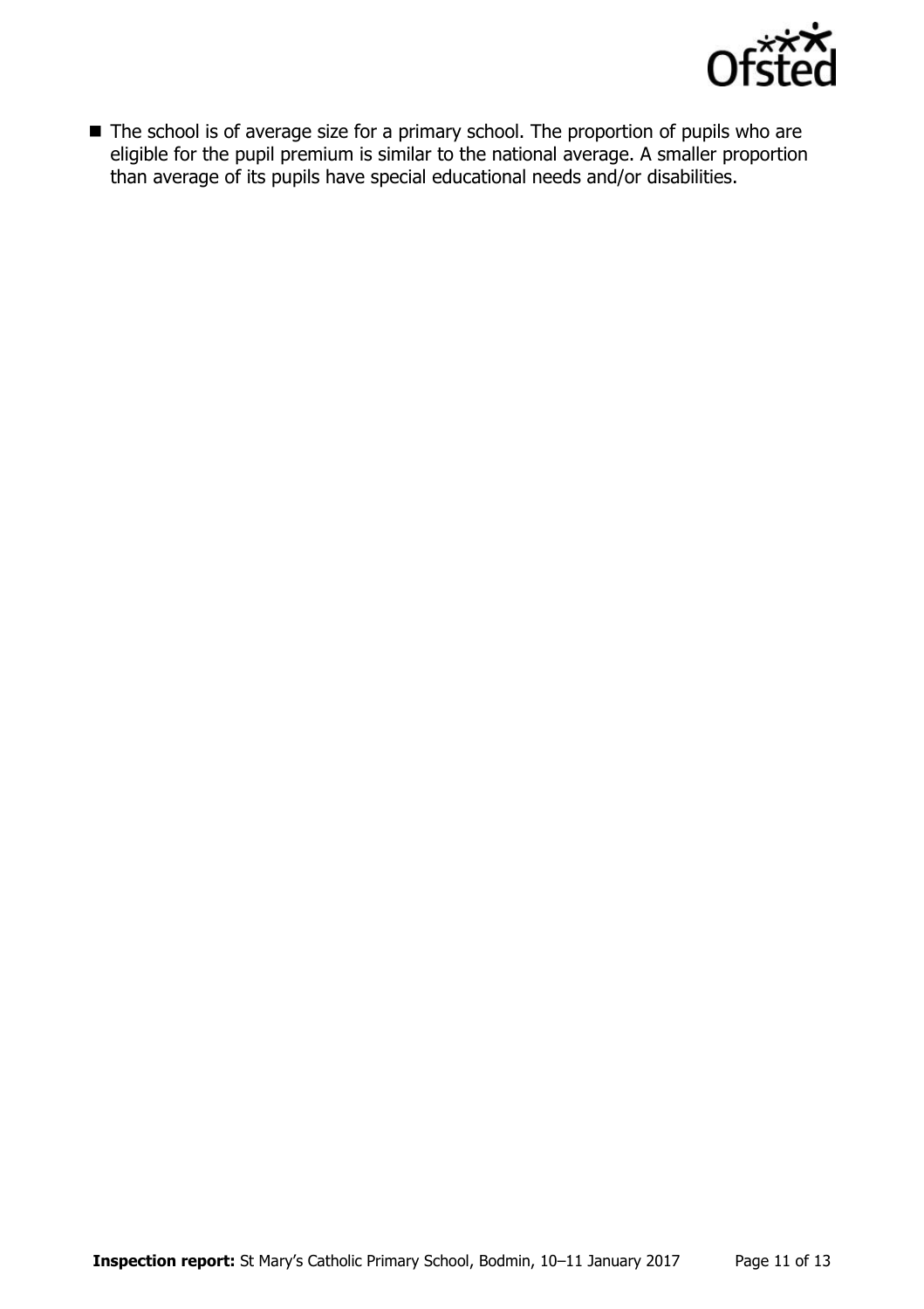

# **Information about this inspection**

- Inspectors observed learning in lessons and scrutinised work across a range of year groups and subjects. Some observations in lessons were undertaken jointly with the headteacher or other senior leaders.
- Inspectors had discussions with the headteacher, the interim chief executive officer of the trust, senior leaders and other members of staff. The lead inspector met with members of the local governing board.
- Inspectors had discussions with pupils, both formally in groups and informally during lessons and at other times. In addition, pupils with a range of abilities were listened to reading aloud.
- A range of documentary evidence was examined. This included the school's own selfevaluation, the school improvement plan, minutes of governors' meetings, records of assessments of pupils' work and information about their progress. Documents relating to safeguarding and child protection were also examined, as was the single central record of the checks the school makes on the background of teachers and other staff and their suitability to work with children.
- In making their judgements, inspectors took into account 51 responses to Parent View, Ofsted's online parental questionnaire. The lead inspector also talked to some parents at the beginning of the school day. There were seven responses to the online staff questionnaire and no responses to the pupil questionnaire.

#### **Inspection team**

| Stephen Lee, lead inspector | Her Majesty's Inspector |
|-----------------------------|-------------------------|
| Aisha Waziri                | Ofsted Inspector        |
| Abi Staff                   | Ofsted Inspector        |
| <b>Anthony Epps</b>         | Ofsted Inspector        |